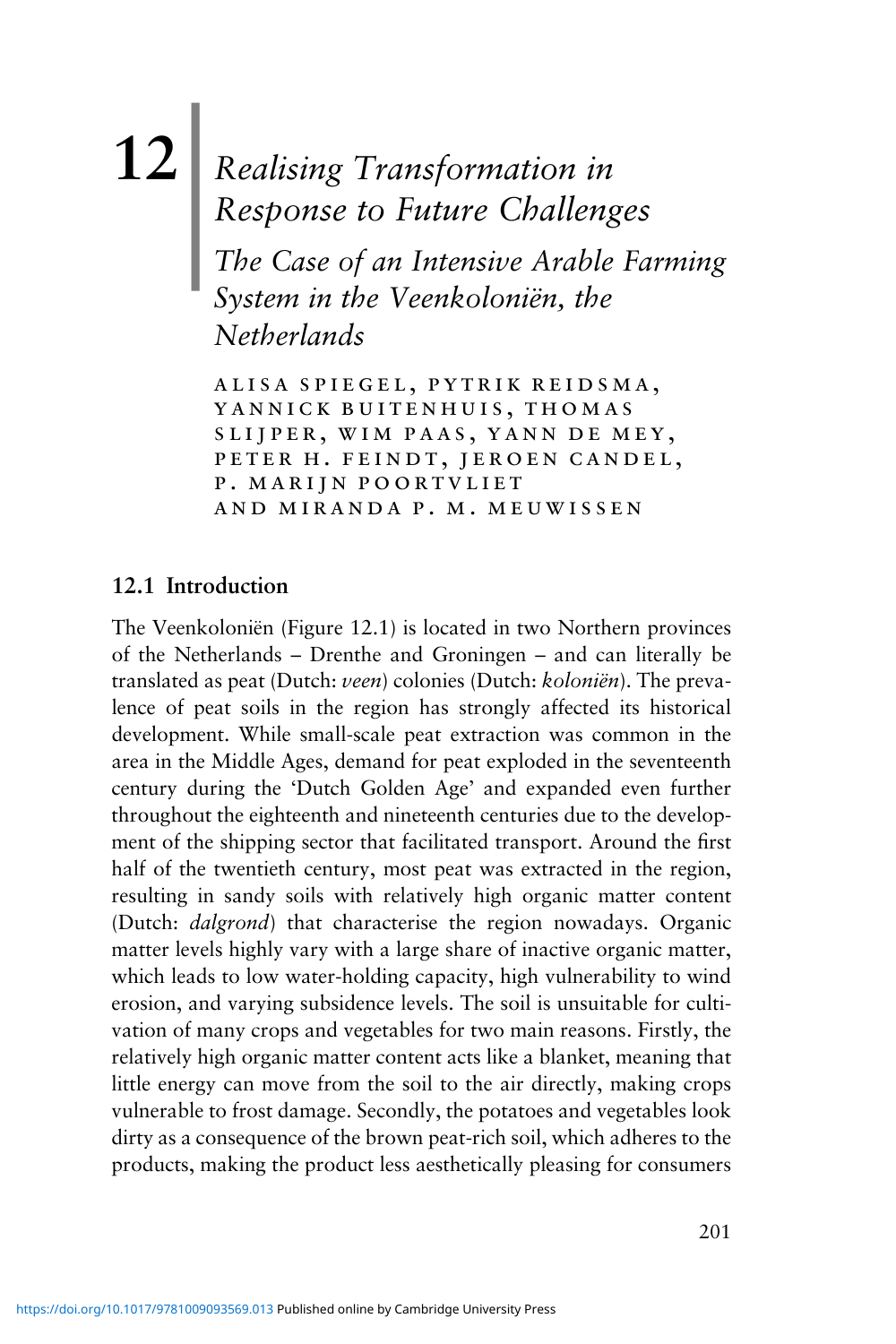

**Figure 12.1** Typical landscape in the Veenkoloniёn. Photo by Yannick Buitenhuis.

(Smit and Jager 2018). Consequently, the region largely relies on starch potato production in a 1:2–1:3 rotation,<sup>1</sup> with starch potato being rotated every second or third year with mainly sugar beet and wheat. Although starch potato has been the most profitable crop in the region, $<sup>2</sup>$  such a tight crop rotation increases the risk of plant parasitic</sup> nematodes. Yet, extending crop rotation to control for nematodes risk is challenging, as current price margins are already low. With an estimated net present value per hectare of arable land of 2,541 €/ha (Diogo et al. 2017), the region ranks amongst the least profitable in the Netherlands. Most farms are specialised either on arable crops or livestock; we focus on the former. There are a number of cooperatives operating in the region – Avebe (starch potato), Cosun Beet Company (sugar beet), Agrifirm (wheat processor and feed supplier) – yet we only consider Avebe as a part of the farming system, since Avebe depends on farmers in the Veenkoloniën for the supply of food

 $1$  The narrowest rotation is a four-year rotation of starch potato, sugar beet, starch potato, and wheat, resulting in a 1:2 rotation for starch potato, where the other

crop is alternating every two years.<br><sup>2</sup> At the farm level, most of the revenue comes indeed from starch potato production. On a hectare base, sugar beet is more profitable, but farmers are restricted to a 1:4 rotation of sugar beet and also due to the LLBs from the sugar industry. LLBs are 'Leden Leverings Bewijzen', which have replaced the sugar quota system in 2017. Sugar beet cooperative Cosun Beet Company has introduced the LLBs to be able to match demand and supply of sugar beets and decides each year on the amount of sugar beets that can be delivered by farmers to the Company. Besides, in the past the gross margin of sugar beet was higher than of starch potato, but since 2018 it is the other way around, due to decreasing sugar beet prices and increasing starch potato prices.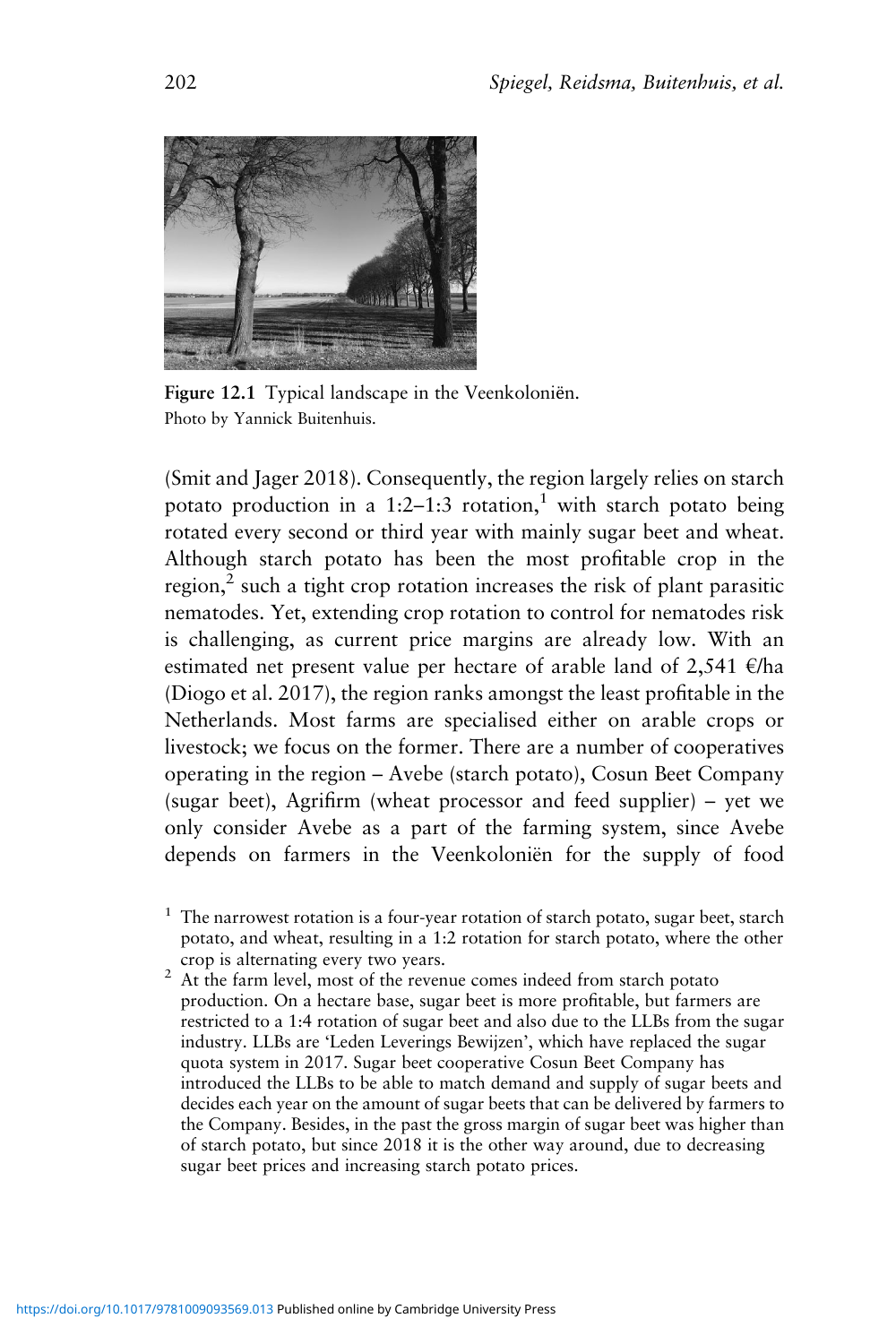products much more than other cooperatives. The Annex 12.1 provides a graphical illustration of the farming system as considered in the analysis.

Until recently, the general expectation was that the arable farming system in the Veenkoloniën would eventually collapse due to two main challenges: a low level of agricultural diversification, and changes in the Common Agricultural Policy (CAP)'s financial support. Increased frequencies of extreme weather events, such as wind erosion, drought, extreme heat, or excess precipitation (Schaap et al. 2013), were expected to particularly affect starch potato production (Diogo et al. 2017), while soil limitations did not allow diversifying crop portfolios to reduce risk. Gradual abolishment of CAP coupled support for starch potato production in 2013 was estimated to result in an average decrease of direct payments from  $450-750$   $\epsilon$ /ha (coupled) to eventually 350–400 €/ha (decoupled, incl. greening) by 2019, putting pressure on farm incomes (Immenga et al. 2012). A general response to all stresses and opportunities in Europe is enlargement of farms, also in the Veenkoloniën, as the number of farms has steadily declined by 39 per cent from 4,377 to 2,651 farms between 2000 and 2017 (CBS 2020). While this means that some farmers quitted, the region has shown remarkable resilience in the last two decades at the farming system level.

As for the future, the results of our farm survey in the region (see Chapter 1 for details) reveal that institutional challenges are still perceived as highly relevant in the next twenty years, but that farmers currently mainly worry about tightening the environmental policy requirements. At the same time, many arable farmers perceive environmental challenges, particularly nematodes and more frequent extreme weather events, as even greater long-term threats. Both institutional and environmental challenges are aggravated by low farm income, societal pressure to improve sustainability, and significant soil limitations.

Against this background, we first explore how actors in the farming system have dealt with its challenges in the past by identifying the farming system's sources of three resilience capacities – robustness, adaptability and transformability (Section 12.2). Next, we explain that resilience in the past is no guarantee for the future (Section 12.3) and present our vision on the resilience of the farming system in the future by reflecting on challenges and opportunities in the medium- to long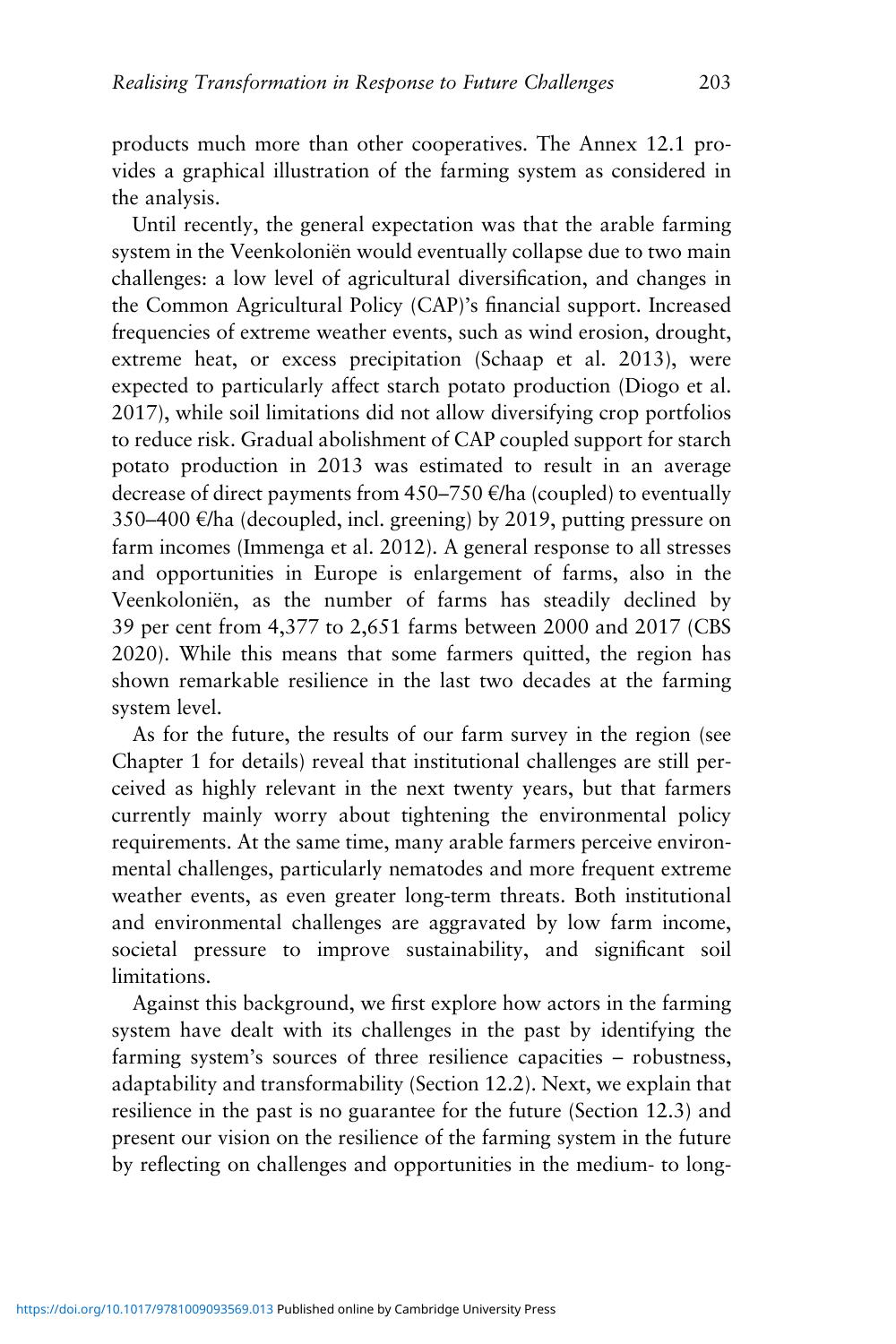term (Section 12.4). Section 12.5 concludes the chapter. While this chapter mainly focuses on challenges, resilience capacities, and attributes, as well as future strategies to improve resilience, the Annex 12.1 provides a summary of the complete analysis of the farming system following the resilience framework (Chapter 1), i.e., also summarising the importance and performance of private and public goods provision, as well as the current state of adaptive cycles.

## **12.2 Sources of Resilience in the Past**

According to CBS (2020), arable farming in the Veenkoloniën is characterised by its strong specialisation in cultivating starch potato, sugar beet, and wheat, mainly maintained through a strong collaborative network between farmers and other stakeholders in the farming system, such as the starch potato processing cooperative Avebe. The strong specialisation led to a farming system that performs very well regarding (food) production and could survive severe shocks in its current form (i.e., stay robust) or via adaptation, yet it limits the transformative capacity of the farming system (for details on the three resilience capacities see Chapter 1 and Meuwissen et al. 2019). Based on the farm survey, we found that the infrastructure for innovation and social self-organisation have mostly contributed to resilience in the past and helped the farming system dealing with these challenges, although during a participatory sustainability and resilience workshop stakeholders agreed that the levels of these resilience attributes can be improved (Paas et al. 2019).

Farming system actors, in particular Avebe, aimed to maintain starch potato production and responded to any challenge in the past with innovations, while also quickly involving other actors in the farming system in the innovation process. For instance, the abolishment of coupled support of the CAP for starch potato production in 2013 was overcome due to Avebe quickly adapting its business model and developing new products, including potato protein for human consumption, which led to higher prices for farmers. Similarly, Avebe has actively supported development of more productive cultivars with a higher starch content and higher resistance to nematodes. Other stakeholders have played an important role in facilitating innovation among farmers, including an agricultural innovation platform Innovatie Veenkoloniën that brings together key stakeholders in the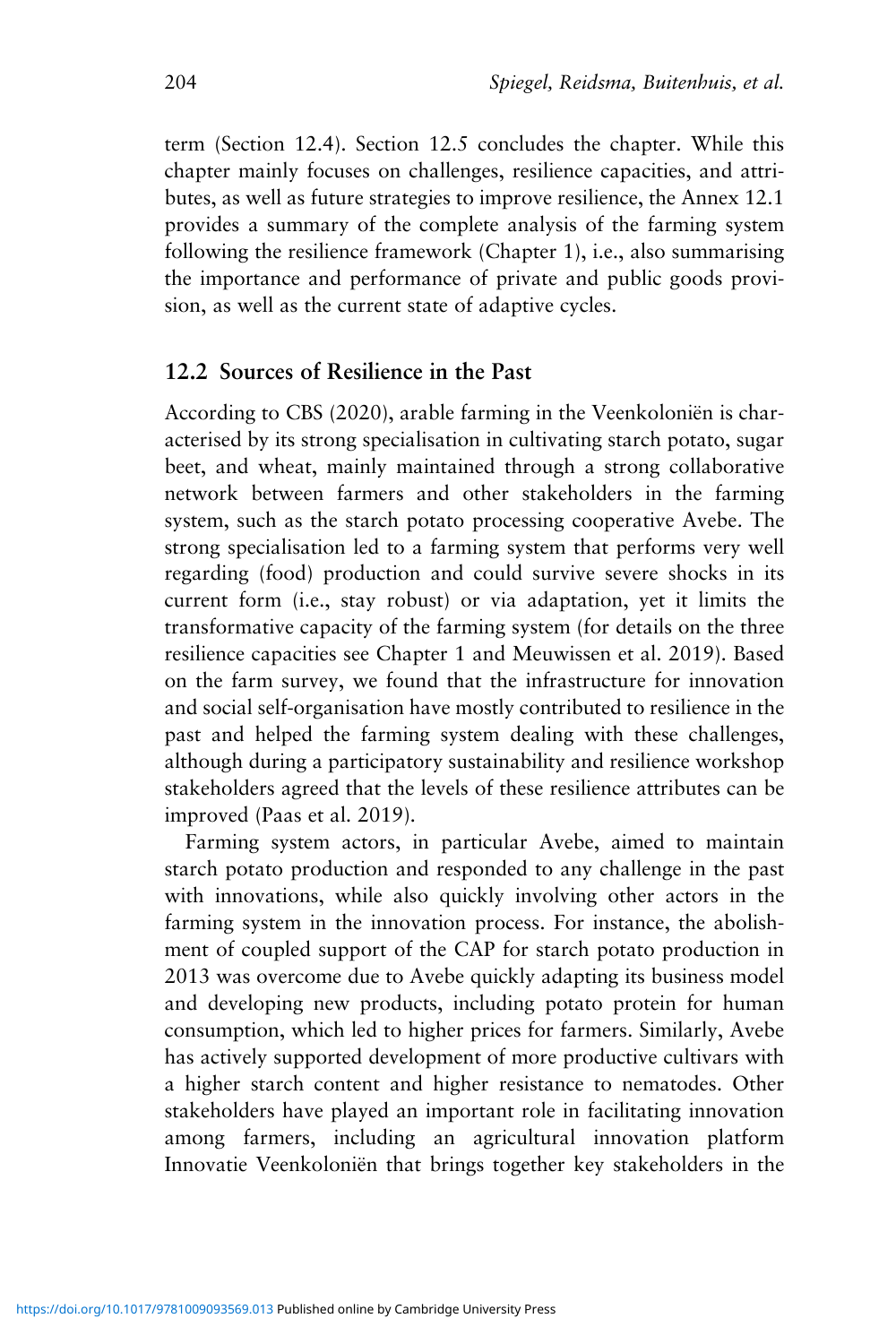farming system and facilitates knowledge exchange in the stakeholder network. Additionally, an experimental farm of Wageningen University & Research located in the region has spread examples of good practices. Indeed, many farmers in the region were found to be open to innovative starch potato varieties, green manures, and even new crops (e.g., onion), in order to extend crop rotation and reduce environmental risks. Another important stakeholder contributing to minimising the impact of extreme weather events and to improving soil quality is the local water board (Dutch: *Waterschap Hunze en Aa's*). The water board runs multiple projects aiming, among other things, to ensure enough water supply in case of drought and to increase resistance of farming to floods (Hunze en Aa's 2020). Innovations in the past allowed adaptation in response to challenges; they, however, never triggered a more radical transformation, e.g., away from specialisation in starch potato production. Innovations have always been introduced in time, often completely removing effects of a challenge, while at the same time pushing down incentives for transformation.

Collaboration between the farming system's stakeholders has contributed to resilience in the past even in the absence of innovation, e.g., in the case of financial support against extreme weather events. Since Avebe depends on starch production by its members (i.e., the farmers) and needs to ensure their profitability, they have paid a higher price to farmers to compensate for losses due to extreme weather events at a cost to Avebe's financial savings. In addition, farmers have increased financial savings in good years with high yields and prices that, for instance, helped to financially overcome the severe drought of 2018. Likewise, collaboration between arable and dairy farmers via exchanging their land allows extending crop rotations. The currently implemented two-year-rotation system allows devoting more land resources to starch potato but increases the risk of nematodes due to the intensive character of the production system. In order to extend crop rotation and reduce the risk of nematodes, arable farmers cooperate with livestock farmers by putting their land in one pool. In this larger pool of land, starch potatoes can be better rotated with arable and feed crops (Paas et al. 2020). By pooling land, arable farmers are able to devote half or more of their initial land resources to starch potato, while more easily controlling for the risk of nematodes. Livestock farmers also benefit from this system in terms of manure disposal, feed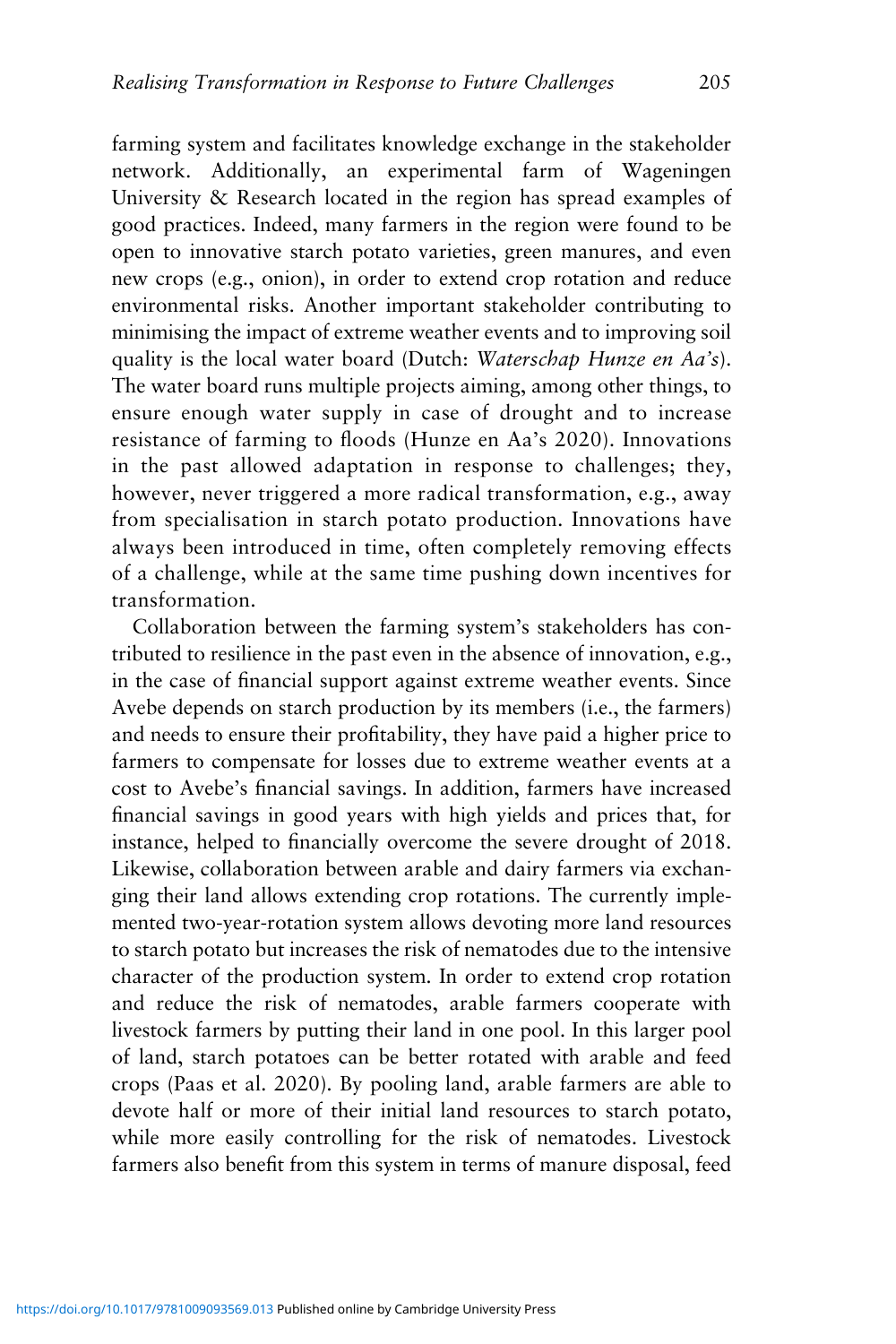crops production, and grassland renewal, while Avebe also benefits from lower yield risks and an increased starch potato supply.

#### **12.3 Resilience in the Past Is No Guarantee for the Future**

Although the farming system managed to cope with several challenges in the past, there is no guarantee for survival in the future due to two main reasons: (i) the farming system is approaching its limits and (ii) current challenges may undermine resilience in the long run (Paas et al. 2020). Avebe requires enough starch potato supply to continue operation and hence aims to make the business viable for farmers by covering their costs (Meuwissen et al. 2020). By paying higher prices to farmers in bad years, the financial reserves of Avebe diminish, and hence there is a limit to the extent and duration of shocks that Avebe can cope with. The strategy is not sustainable in the long run, since in worse scenarios Avebe might not be able to pay farmers high-enough prices to remain viable, and farmers might abolish the cultivation of starch potatoes, leading to a drastic system decline, possibly leading to collapse. System dynamics modelling and participatory workshops confirmed that even marginal intensification of a challenge (e.g., decreasing yields due to nematode pressure and extreme weather events) can cause the farming system to collapse (Accatino et al. 2020; Paas et al. 2020; Schütz 2020). If droughts like those experienced in 2018, which decreased yields by 21 per cent, occur in two subsequent years, the system is expected to collapse in the long run if no additional strategies are implemented to cope with the challenges (Accatino et al. 2020; Paas et al. 2020; Schütz 2020). Also, cooperation between arable and livestock farmers to reduce nematode risk has always been uncertain due to the limited number of livestock farmers in the Veenkoloniën (Paas et al. 2020). Innovative starch potato varieties were recently found not to be resistant to new nematodes, and stakeholders are concerned that a 1:2 rotation may be impossible to maintain in the future (Paas et al. 2020). These evidences highlight the crucial importance of continuous innovation to remain within a safe operating space. Moreover, while strong specialisation on starch potatoes was beneficial for resilience in the past, it is perceived as rather constraining the transformative capacity in the future. For instance, demographic interviews and the risk management focus group revealed that there are concerns that prices for starch potatoes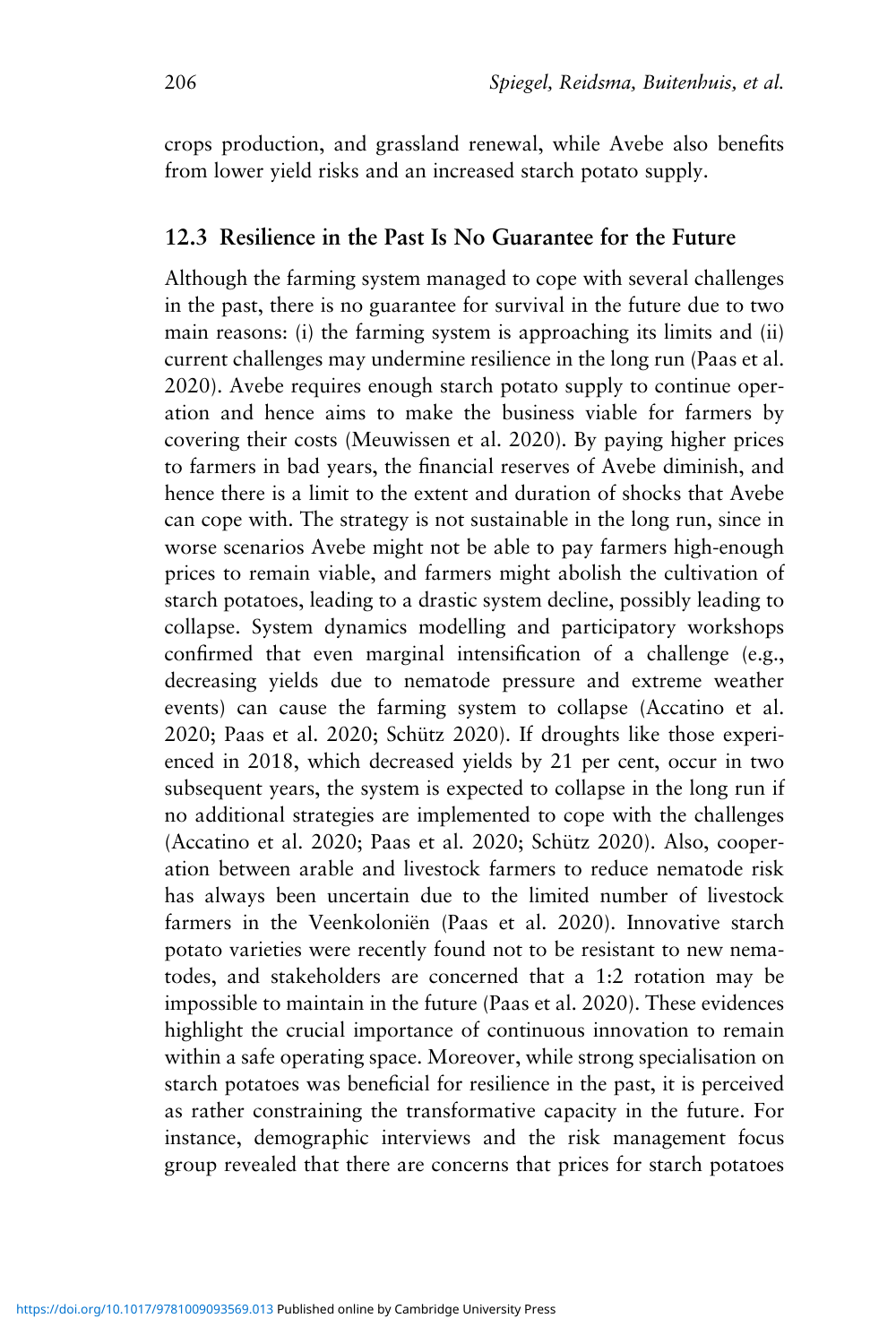increased by Avebe did not encourage farmers to implement changes to their businesses; thus, enhancing the status quo within the farming systems. Although the status-quo is not necessarily disadvantageous, it is not seen as sustainable in the longer term for this particular farming system. The innovations implemented in the latest years, e.g., crop protection, soil quality improvement, and protective measures against wind erosion, are examples of adaptation, but no transformation, and lead to a more fundamental issue of lock-in, making it more and more difficult for all farming system stakeholders to deviate from the path (see Chapter 5 for further examples on lock-ins in other farming systems).

To this end, the farming system might approach critical thresholds soon if solutions based on current strategies are not realised in time (e.g., new cultivars, new crop protection products). This is aggravated by the fact that current agricultural practices are focused too much on production, while being partly decoupled from local and natural production capital. Based on system dynamics modelling for most of the envisioned future scenarios for European agriculture (Mitter et al. 2020), continuous investment solely aiming to maintain starch potato production is likely to limit radical transformation (Paas et al. 2019). Indeed, several future challenges, especially long-term stresses, require resilience capacities beyond robustness or even adaptability. For instance, maintaining and improving soil quality is undermined by current strong dependency on the intensification of arable farming and requires the farming system to introduce structural changes. Yet, some minimum level of robustness in the short term is essential for building up resources that allow adaptation or transformation in the long run. An additional challenge for the farming system in the Veenkoloniën is therefore to find a proper balance between the three resilience capacities in the future.

## **12.4 Opportunities and Strategies for a More Resilient System in the Future**

#### *12.4.1 Focus on Long-Term Challenges and Risk Management*

As explained earlier, major challenges in the Veenkoloniën have shifted from operational and short-term shocks towards more structural stresses with long-term impacts on farms and farming systems, such as constantly changing environmental regulations and more frequent extreme weather events linked to climate change. In this regard,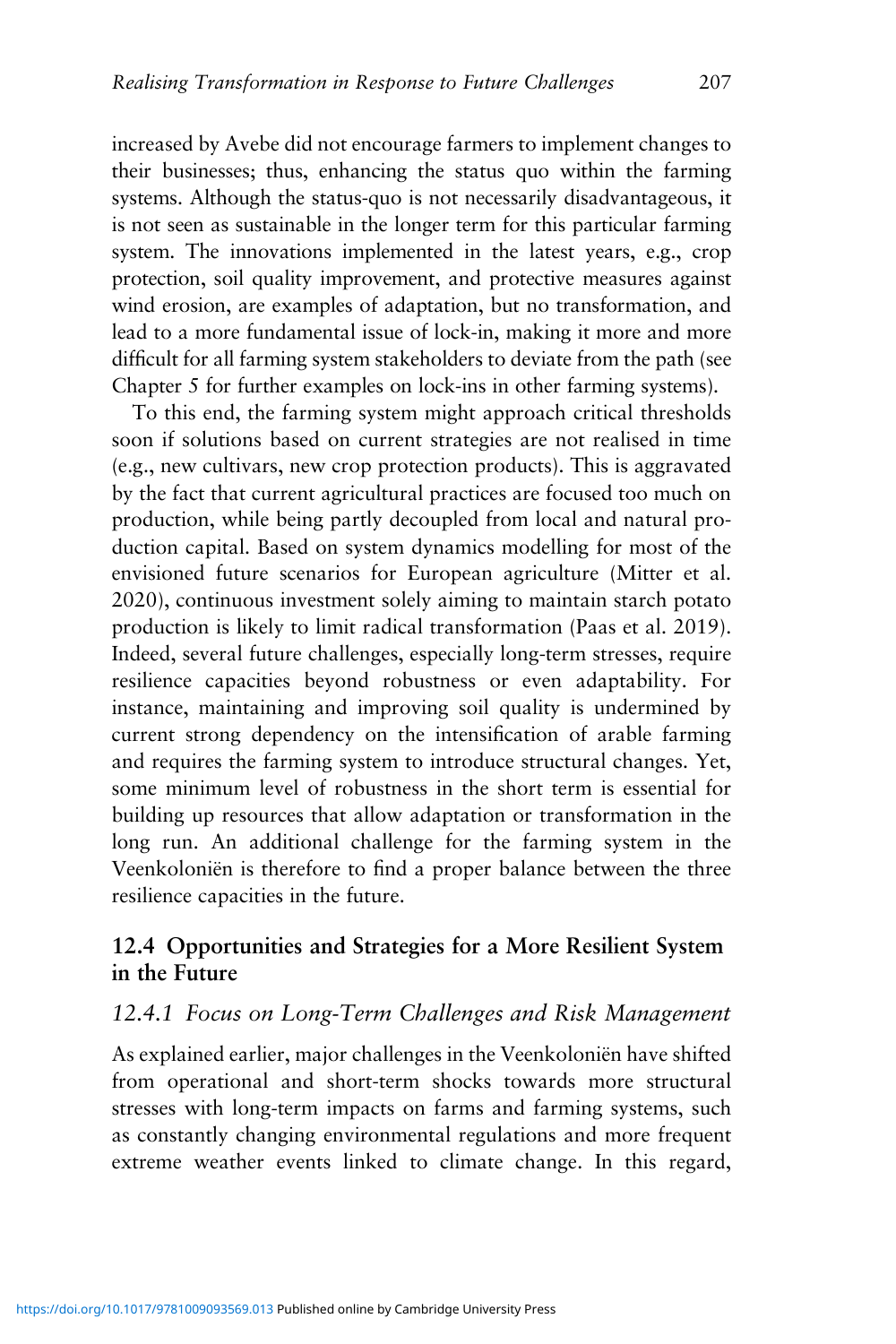strategies and alternative systems also need to become long-term oriented, addressing multiple challenges and involving all the actors in the farming system. In particular, risk management should be understood in the broader context of resilience, compared to the traditional interpretation of risk management as targeting mainly economic functions (see also Chapter 2). We suggest defining risk management as the portfolio of instruments adopted by farmers in order to minimise the impact of challenges on the economic, environmental, and social functions (Slijper et al. 2020). Furthermore, risk management should not only ensure short-term robustness, but also enhance adaptive and transformative capacities in the long run (Spiegel et al. 2020). The diversity of strategies adopted in the risk management portfolio reflects a farmers' anticipation, coping, and response diversity to risk and uncertainty, preparing farmers for the unknown future. While current risk management portfolios in the Veenkoloniën are already fairly diverse, according to the farm survey, risk management instruments rather cope with short-term shocks and enhance robustness, for instance financial savings (currently implemented by ca. 57 per cent of surveyed farmers), agricultural insurance (40 per cent), and work harder in bad times (20 per cent). Instead, diversification in production and protecting the environment are examples of risk management instruments that target long-term stresses. Accordingly, all stakeholders involved in risk management in the farming system should reconsider their roles and perspectives in the future. For instance, financial institutions managing savings and providing insurance could focus more on financing innovations, in particular environment-friendly ones.

## *12.4.2 Exploit Existing Social Self-Organisation and Infrastructure for Innovation*

As explained earlier, successful examples of resilience in the past can be linked to social self-organisation and infrastructure for innovation. We suggest capitalising on these existing resilience attributes in the future through interrelated strategies of cooperation and learning, not only among farmers and their cooperatives but also with banks and insurance agencies. This would maintain the current level of robustness, while stimulating adaptive and transformative capacity as well.

Cooperation might facilitate adoption of new technologies by sharing data and good experience among actors; examples here are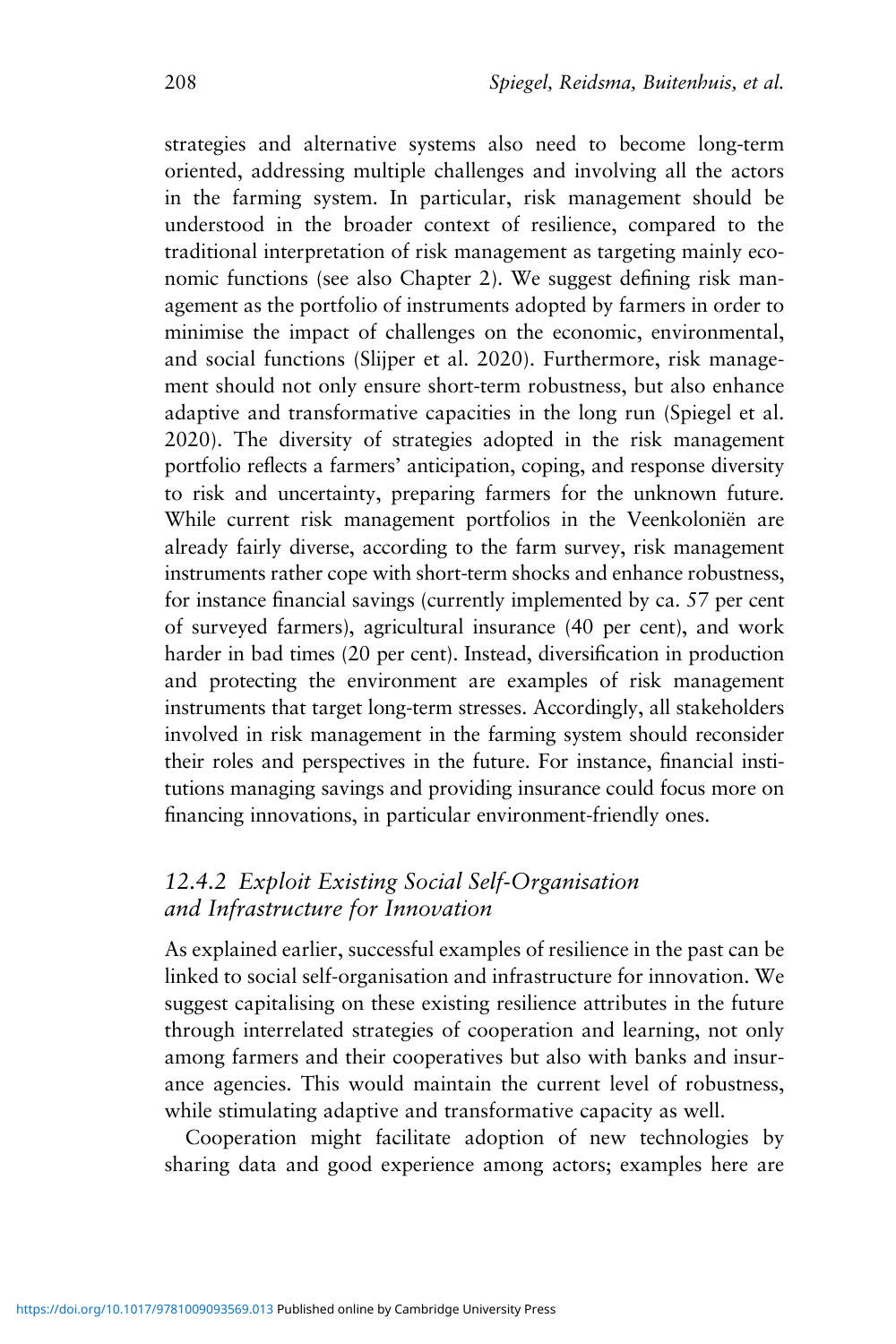precision agriculture and new methods of promoting soil life that in the future may enable targeting specific parasitic soil communities. Yet, more importantly, networks are essential for many strategies, such as a new type of water management, redesigning nature areas, and circular agriculture, that require tight collaboration of multiple actors (Paas et al. 2020). As explained earlier, extending crop rotation is currently done via cooperation between arable and livestock farmers. This cooperation does not rely on any formal regulations and hence requires very tight interactions and trust among farmers. In this regard, cooperation between actors might potentially enhance adaptability as it improves connectedness of the farming system via developing and tightening relationships (Cabell and Oelofse 2012).

Learning is one of the most popular risk management instruments in the Veenkoloniën (currently implemented by ca. 52 per cent of surveyed farmers) aiming to accumulate knowledge from past experiences, to experiment, and to anticipate changes (Darnhofer et al. 2010). Currently, several cooperatives in the Veenkoloniën (e.g., Avebe, Cosun, Agrifirm) organise local study events and clubs that have great potential to facilitate learning. However, these learning opportunities are often visited by the same farmers, as the results of risk management focus group and policy workshops suggest. Although there are different types of farmers also in terms of their willingness to learn, cooperatives are recommended to actively recruit new farmers and other farming system actors to the study clubs and facilitate discussion about both successful and unsuccessful practices. Also, learning can be beneficial for establishing and securing niche markets for newly introduced or rarely cultivated crops with cooperatives playing a key role. Recent examples showed that although some farmers adopted blueberry production, they were reluctant to share data with other farmers worrying that additional supply might ultimately lower market prices. Here, cooperatives might explore the demand and ensure that newly introduced crops can be successfully marketed.

## *12.4.3 Opt for Transformative Strategies, while Keeping Specialisation on Starch Potato*

There are opportunities in the Veenkoloniën to employ the current level of adaptability in order to prepare for needed transformations without abandoning starch potato production in the region. One example is a more nature-inclusive production system that includes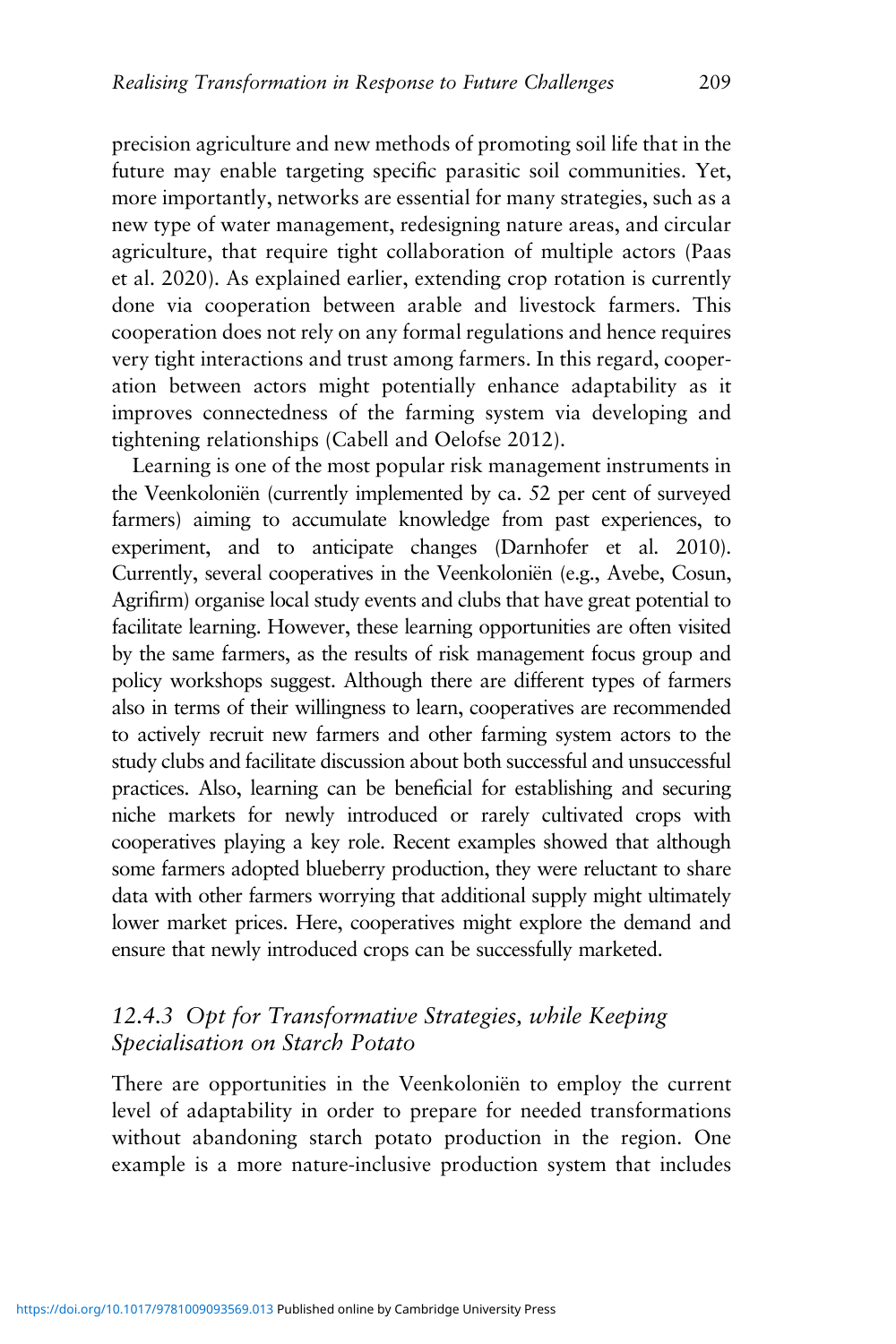introduction, processing, and trading of new crops (onions, valerian, barley, blueberries), as well as sustainable soil management, maintaining and improving landscape, and innovative agricultural production techniques, such as precision agriculture. Transforming the system while keeping specialisation on starch potato production should aim to reduce production risks and shift the focus towards other functions, such as maintenance of natural resources and attractiveness of the rural area. Another promising option relates to strategies aiming to improve profitability in the farming system accompanied with adaptive strategies that release the pressure of starch potato production on the performance of the farming system (and vice versa). For instance, some arable farmers have already opted for innovative strategies that are not directly beneficial for the cooperatives, such as introduction of new crops. The aim of improving profitability is clearly visible in all proposed alternative systems where developing a good business model is identified as an important strategy.

# *12.4.4 Exploit Opportunities of a More Radical Transformation beyond Starch Potato*

Relaxing the already intensive crop rotation is another, probably more sustainable, option for the future. A 1:3 rotation would be more appropriate according to multiple experts within and outside the farming system (Paas et al. 2020). Yet, it would imply a substantial reduction of starch potato production and eventually reduces the strong specialisation on starch potato. Instead, farmers could gradually start introducing other protein-rich crops in their crop rotation, which is in line with the current political emphasis on a protein transition (Verstand et al. 2020). An alternative mentioned by Verstand et al. (2020) would be a transformation towards sustainable energy production by introducing solar panels. Non-farm activities, such as care farming and renewable energy production, could compensate for declines in farm income due to lower starch potato production. Any option, however, requires a certain level of support by stakeholders, whereas our stakeholder activities reveal their reluctance to move away from starch potato. In general, such a feeling of being stuck within a certain farming system is natural for every single stakeholder, especially when transformation would require joint actions of all stakeholders. In this case, a radical change is not likely to enter via the front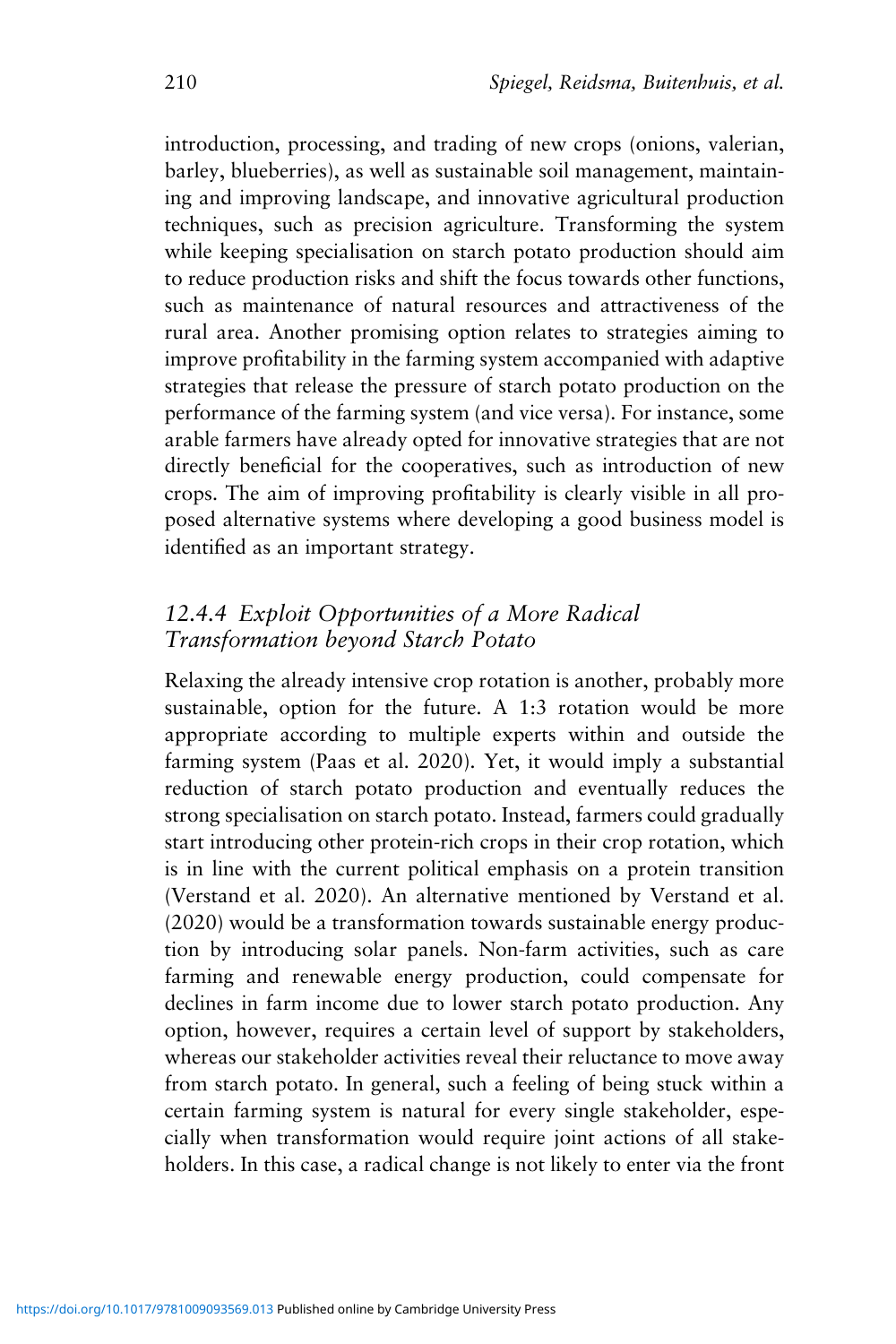door of joint vision and action, but rather via the back door of smallscale experimenting and learning between the farming system's actors and actors from other sectors, as well as citizens. Agricultural policy could support this process, by clarifying long-term regulatory boundaries, supporting innovation and providing compensation for the production of public goods (see, e.g., Buitenhuis et al. 2020; SURE-Farm 2020). This implies that agricultural policies should move away from generic measures that are in favour of the status quo within the Veenkoloniën, but instead offer tailored support for unconventional farming practices or alternative business models that help to reach desired outcomes.

#### **12.5 Conclusion**

The arable farming system in the Veenkoloniën showed that strategies successfully maintaining the status quo in the past are perceived by some actors as inefficient and even restrictive due to changes in the nature of major challenges and approaching critical thresholds, such that a transformation might be needed. The farming system needs to maintain robustness, while increasing adaptive and especially transformative capacities. Research on interdependencies between resilience capacities is extremely limited; literature suggesting specific strategies that maintain one resilience capacity, while improving the other two is lacking. Recommended future paths aiming to enhance resilience include an orientation towards long-term transformative strategies, as well as exploitation of existing strengths – enhancing social selforganisation, and fostering an infrastructure for innovation.

We have presented multiple strategies for a more resilient system without ranking them or highlighting any. It is important to note though that these strategies are not necessarily mutually exclusive. For instance, introducing precision agriculture might be an opportunity to develop an innovative and good business model. In fact, most of the alternatives rely on having a sustainable business model, tight collaboration between actors, active learning, and a developed infrastructure for innovation. These four elements might be addressed in different ways, depending on the specified pathways and goals that should be defined jointly by all actors. Furthermore, actors outside the farming system might contribute by bringing additional resources into the system and creating an enabling environment.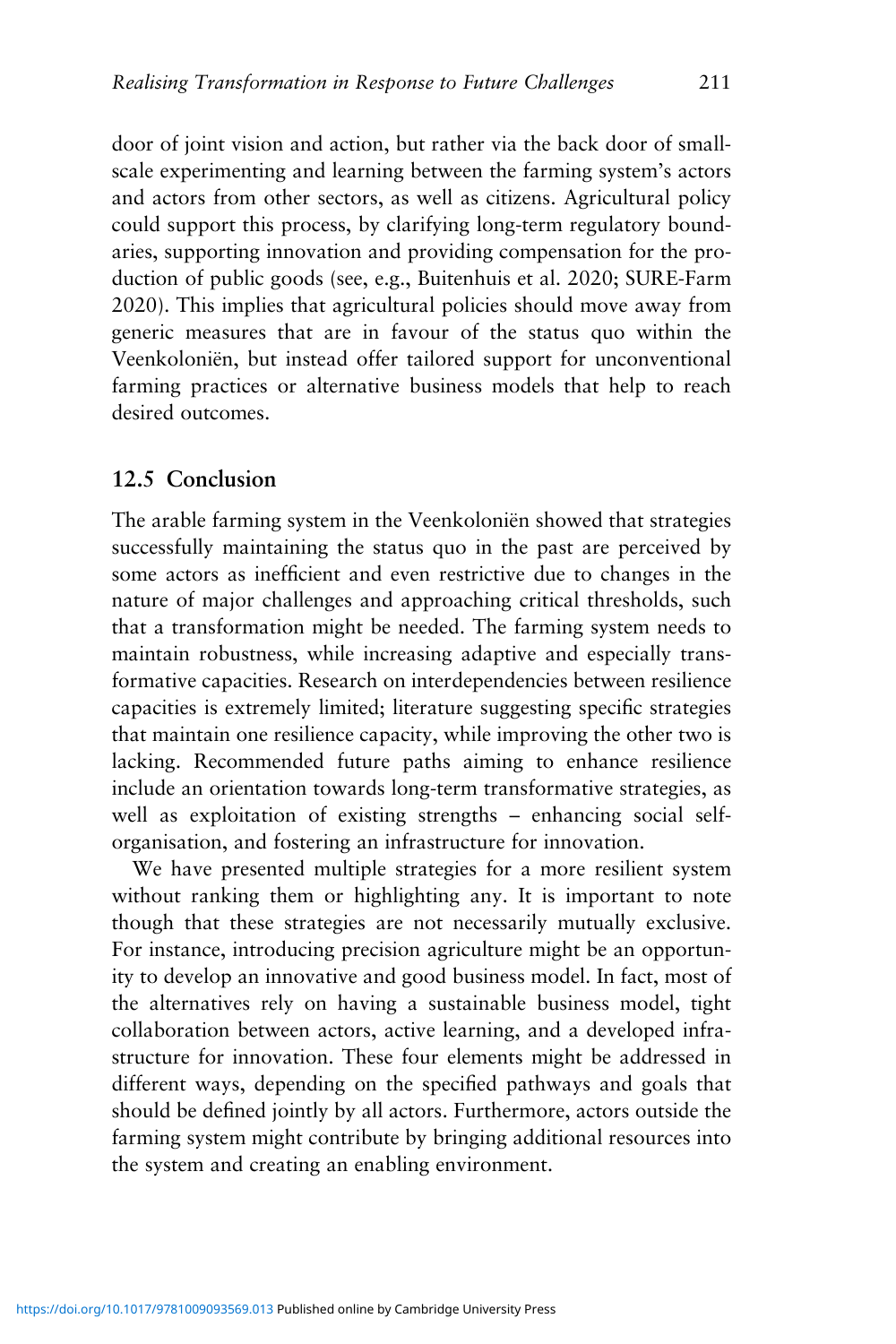

**Annex 12.1** Factsheet synthesising resilience of the current farming system in the Veenkoloniёn (the Netherlands).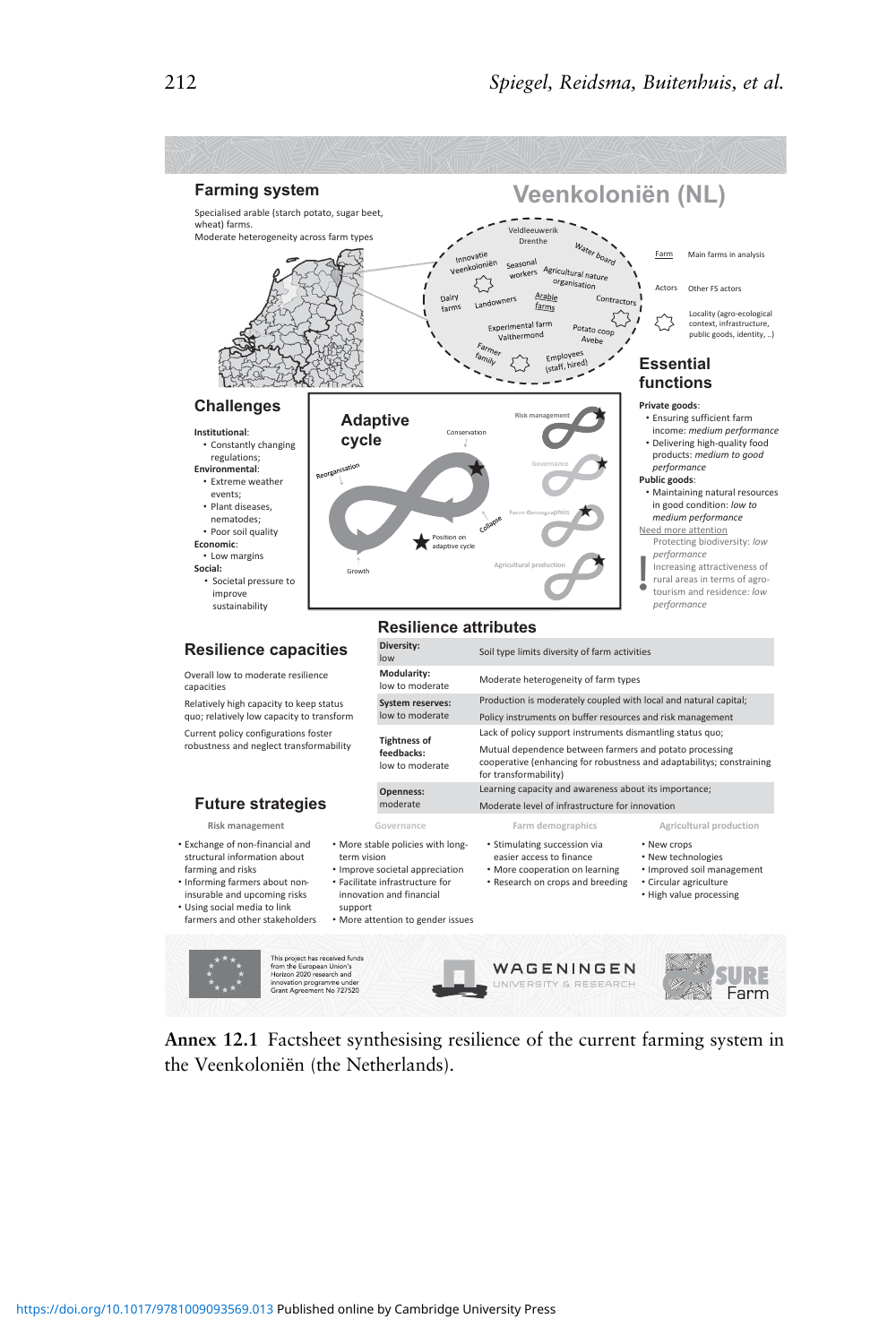#### **References**

- Accatino, F., Paas, W. H., Herrera, H., et al. 2020. D5. 5 Impacts of future scenarios on the resilience of farming systems across the EU assessed with quantitative and qualitative methods. SURE-Farm. Available at [www](https://www.surefarmproject.eu/wordpress/wp-content/uploads/2020/06/D5.5.-Future-scenarios-on-the-FS-resilience.pdf) [.surefarmproject.eu/wordpress/wp-content/uploads/2020/06/D5.5.-](https://www.surefarmproject.eu/wordpress/wp-content/uploads/2020/06/D5.5.-Future-scenarios-on-the-FS-resilience.pdf)
	- [Future-scenarios-on-the-FS-resilience.pdf.](https://www.surefarmproject.eu/wordpress/wp-content/uploads/2020/06/D5.5.-Future-scenarios-on-the-FS-resilience.pdf) Accessed 11 November 2021.
- Buitenhuis, Y., Candel, J., Feindt, P. H. et al. 2020. Improving the resilienceenabling capacity of the Common Agricultural Policy: Policy recommendations for more resilient EU farming systems. *EuroChoices* 19(2), 63–71. <https://doi-org.ezproxy.library.wur.nl/10.1111/1746-692X.12286>
- Cabell, J. F. and Oelofse, M. 2012. An indicator framework for assessing agroecosystem resilience. *Ecology and Society* 17(1), 18. [http://dx.doi](http://dx.doi.org/10.5751/es-04666-170118) [.org/10.5751/es-04666-170118](http://dx.doi.org/10.5751/es-04666-170118)
- CBS. 2020. Website of the Dutch Bureau of Statistics. Available at [www.cbs](https://www.cbs.nl/) [.nl/.](https://www.cbs.nl/) Accessed 22 October 2020.
- Darnhofer, I., Fairweather, J. and Moller, H. 2010. Assessing a farm's sustainability: Insights from resilience thinking. *International Journal of Agricultural Sustainability* 8(3), 186–198. [http://dx.doi.org/10.3763/](http://dx.doi.org/http://dx.doi.org/10.3763/ijas.2010.0480) [ijas.2010.0480](http://dx.doi.org/http://dx.doi.org/10.3763/ijas.2010.0480)
- Diogo, V., Reidsma, P., Schaap, B., Andree, B. P. J. and Koomen, E. 2017. Assessing local and regional economic impacts of climatic extremes and feasibility of adaptation measures in Dutch arable farming systems. *Agricultural Systems* 157, 216–229.
- Hunze en Aa's. 2020. Website of the water board Hunze en Aa's. Available at [www.hunzeenaas.nl.](https://www.hunzeenaas.nl) Accessed 22 October 2020.
- Immenga, D. J., Munneke, K. and Lamain, M. 2012. Bouwstenen voor het advies van de Commissie Landbouw Veenkoloniën. Projectbureau Agenda voor de Veenkoloniën, Stadskanaal.
- Meuwissen, M. P. M., Feindt, P., Spiegel, A., et al. 2019. A framework to assess the resilience of farming systems. *Agricultural Systems* 176, 102656. <https://doi.org/10.1016/j.agsy.2019.102656>
- Meuwissen, M. P. M., Feindt, P. H., Midmore, M., et al. 2020. The struggle of farming systems in Europe: Looking for explanations through the lens of resilience. *EuroChoices* 19(2), 4–11.
- Mitter, H., Techen, A. K., Sinabell, F., et al. 2020. Shared socio-economic pathways for European agriculture and food systems: The Eur-Agri-SSPs. *Global Environmental Change* 65, 102159.
- Paas, W., Meuwissen, M. and Reidsma, P. 2019. FoPIA-SURE-FARM casestudy report The Netherlands. In: Paas, W., Accatino, F., Antonioli, F., et al. D5.2 Participatory impact assessment of sustainability and resilience of EU farming systems. Sustainable and resilient EU farming